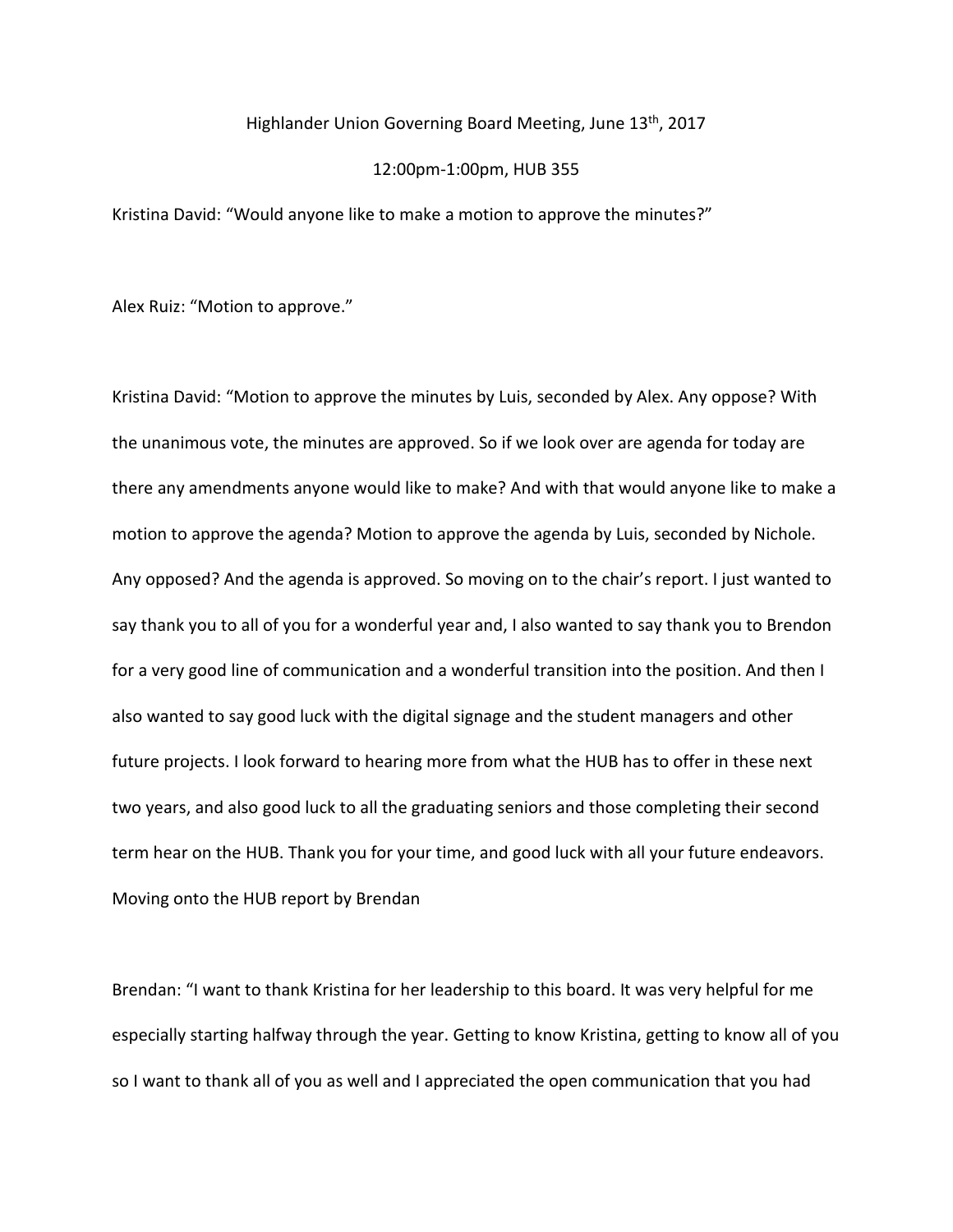with me and laying out some of the projects you saw that were necessary to the HUB and I will do my best to execute those projects. With that said I'll jump into some of the project updates. So there is a lot. Ill jump around, if at any point you have a question or want clarification just stop me and let me know. So we are reviewing and completely overhauling our website to make it more user friendly. I've already started the conversation with student affairs technology to have that as one of their major projects over the summer. Whole website will be updated. Card access work orders are in place, price is about \$50,000 and in line with budget. Will hope to have it ready to use by the start of school. Digital signage meeting with campus partners to get that started and be done by start of fall. Overhaul of policy from student employment and programming. Facilities SLA meeting set up finally, meeting with Jim Sandoval and Hassan in facilities and discuss what facilities SLA will look like for the HUB, updates throughout the summer. Hopefully there will be a chair person interim, Brendan will be in contact with that person. Feed your brain is going very well. Managers all hired, training week before the fall. What will the future of the HUB look like. Opportunity to talk to Christina and participate in conversation about Student Success building and allow potential for gaining meeting, lounge room, and out-door space for students. No actual plans yet, just a lot of talks so far. When they let us know what they're looking for, will bring it up with the rest of the board. But bring it to everyone's attention now so that those who will be here will be aware of this situation. Not at a place where full presentation can be given. First floor food court changing to outside vendors still on target for the fall. Questions, concerns?

Kristina: Moving on to Food Service Report. Update is they will be updating downstairs HUB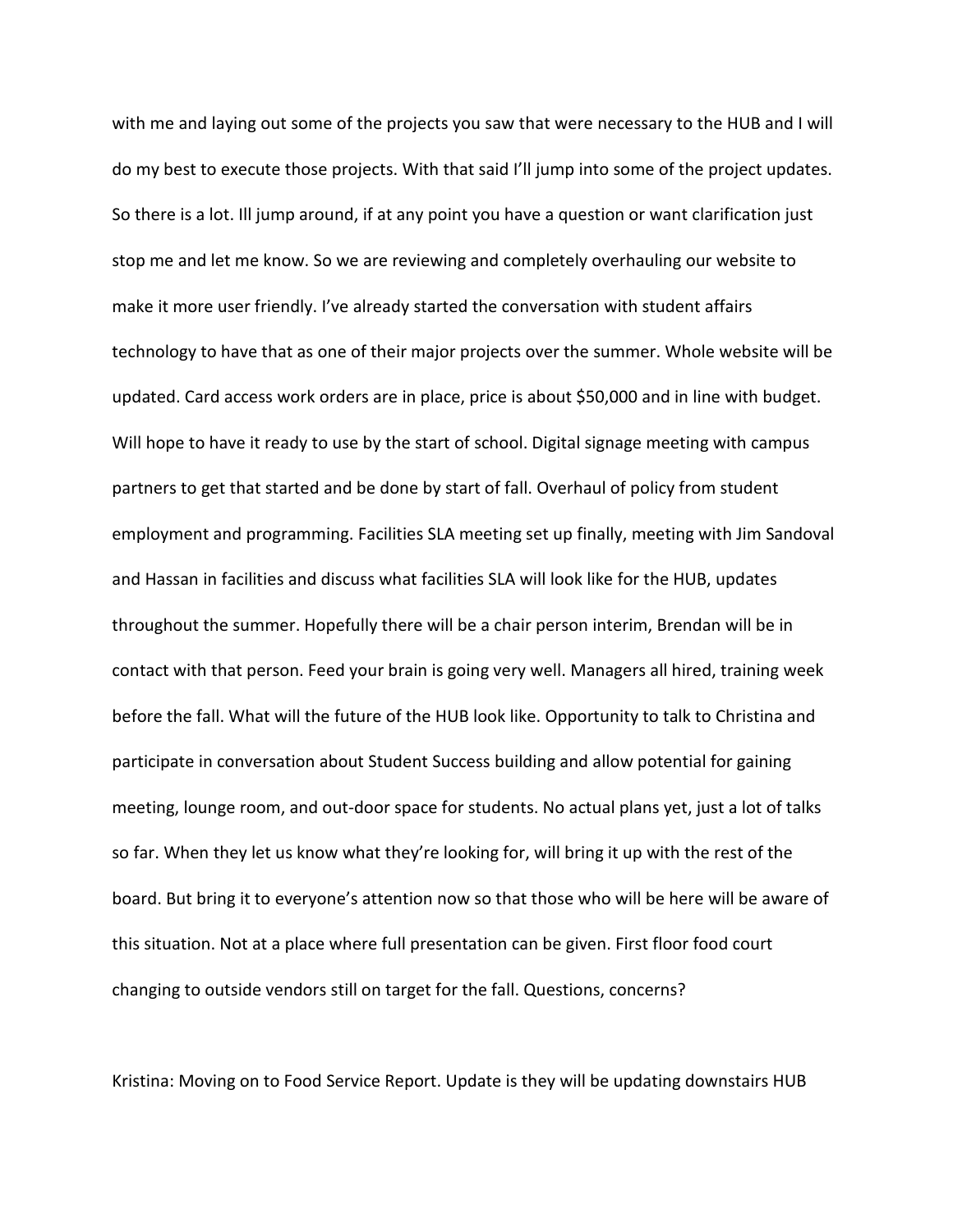restaurants, Habit will be coming to Latitude, Habaneros might still be the same. For subcommittee reports, By-laws edits will be sent to Kathryn, Esmeralda, and Lewis for their second term. Moving on to item 9, new business. Line item A will be chair person appointment for next year. Anyone like to make any nominations? I would like to nominate Kathryn as well as Lewis. Both have been solid board members this past year. First Kathryn, would you like to accept or decline?

Kathryn: I'll accept the nomination.

Lewis: Sure.

Kristina: We will move to a closed vote. Congratulations to Lewis, he will be our 2017-2018 Chairperson for the HUB Board. Moving on to nominations for Vice Chairs? I nominate Kathryn for Vice Chair, seconded by Lewis. Should we move onto a closed vote? Board member: If there's no one opposed.

Kristina: Any opposed? With a unanimous vote, Kathryn is our Vice Chair of the HUB Board 2017-2018. Moving on to line items  $B - G$ , items  $B - F$  are advanced requests and item G is an advanced waiver, for the Middle Eastern Student Center. Look those over and let me know if you have any motions.

Lewis: I have a question. The ASUCR, line E, is on a Saturday right? I just wanted to make sure.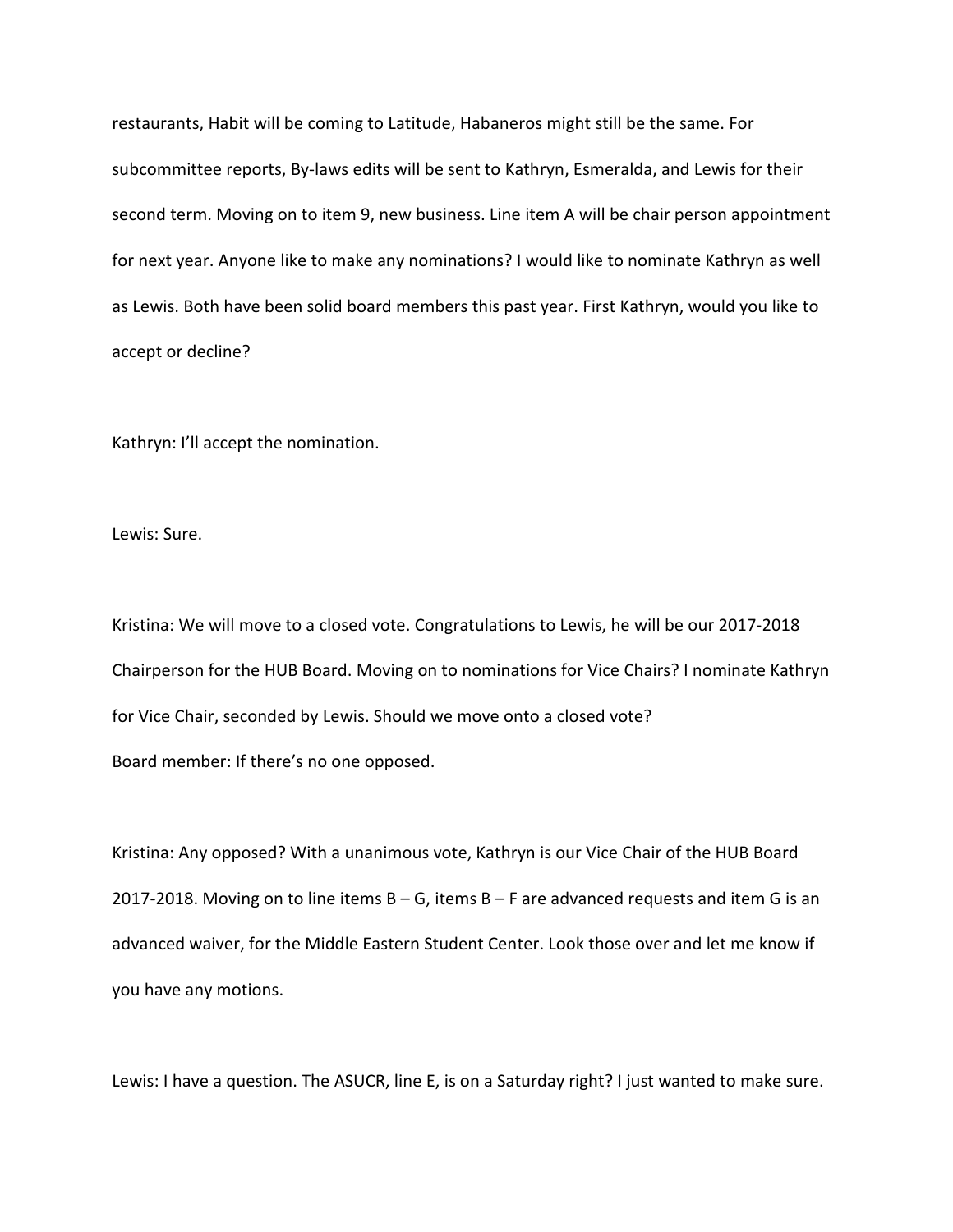Kristina: So any motions?

Lewis: Motion to approve line items B-G

Kristina: Motion to approve line items B-G by Lewis, seconded by Alex. All those in favor? Any opposed? With a unanimous vote of 8-0-0, line items B-G are approved. Since there's nothing for old business, would anyone like to make an announcement?

Alex: I do have an announcement. You all know I work in Undergrad Admissions and I'm the associate director there. I do want to announce that as part of the Office of the President's initiative, our campus will be opening up for the winter for transfer students. So for the Winter 2018, the application will be open this upcoming July. We've just been approved this past week by the Academic Senate here on campus and we are doing all we can to promote this application period as well as increasing our marketing and communication for Fall 2018 because Fall 2018 opens up in November. I would like to put it out as an action item to the board if you have any thoughts or ideas or recommendations on how we could partner up with the campus community and student groups please let us know. It is in the best interest of the University for Us to meet that 2 to 1 transfer ratio. UC Riverside and UC Santa Cruz have not been able to meet that ration of 1 transfer student to every 2 freshmen. We have had multiple action plans in place.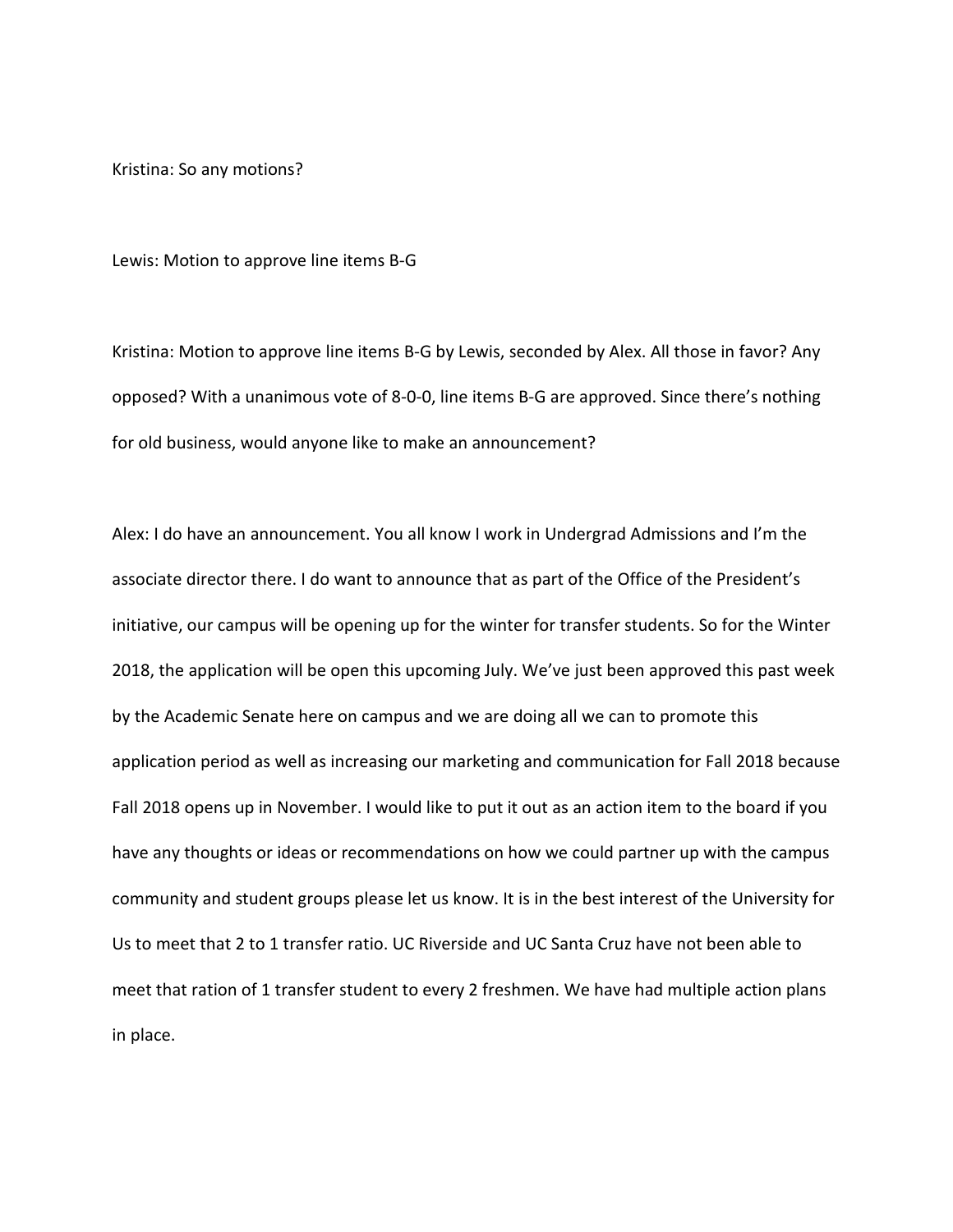Kristina: Does anyone have any ideas?

Alex: You can send me an email with anything. I know it's going to be an ongoing project. We have a short term list of initiatives and a long term list of initiatives of which Vice Chancellor Sandoval has already articulated to some of you already.

Kristina: Thank you for that update and I'll be sure to email you anything I think of.

Board Member: I guess I have a question, how's your outreach to community colleges around UCR.

Alex: We have a limited amount of CCs in the area. There are about 10 to 12 local ones where we're almost there weekly at the transfer centers. We have a lot of programming that happen with those offices, but that's out of 113, 10 or 12 is a very small population. But for the rest of them, they're difficult to get at but we email them or talk to them at big conferences or events. But we get less in return from those investments. Double sided coin, do we spend more up north or give more into our local areas since they give a bigger yield and are a priority. There are other issues such as underrepresented minorities that don't have the education. Starting to work with a lot of educational partnership programs so that they help us get those students to school earlier. There's no perfect formula. We try and be as responsive as possible to the requests we get from the administration, there are years we get a lot of attention and years we don't.